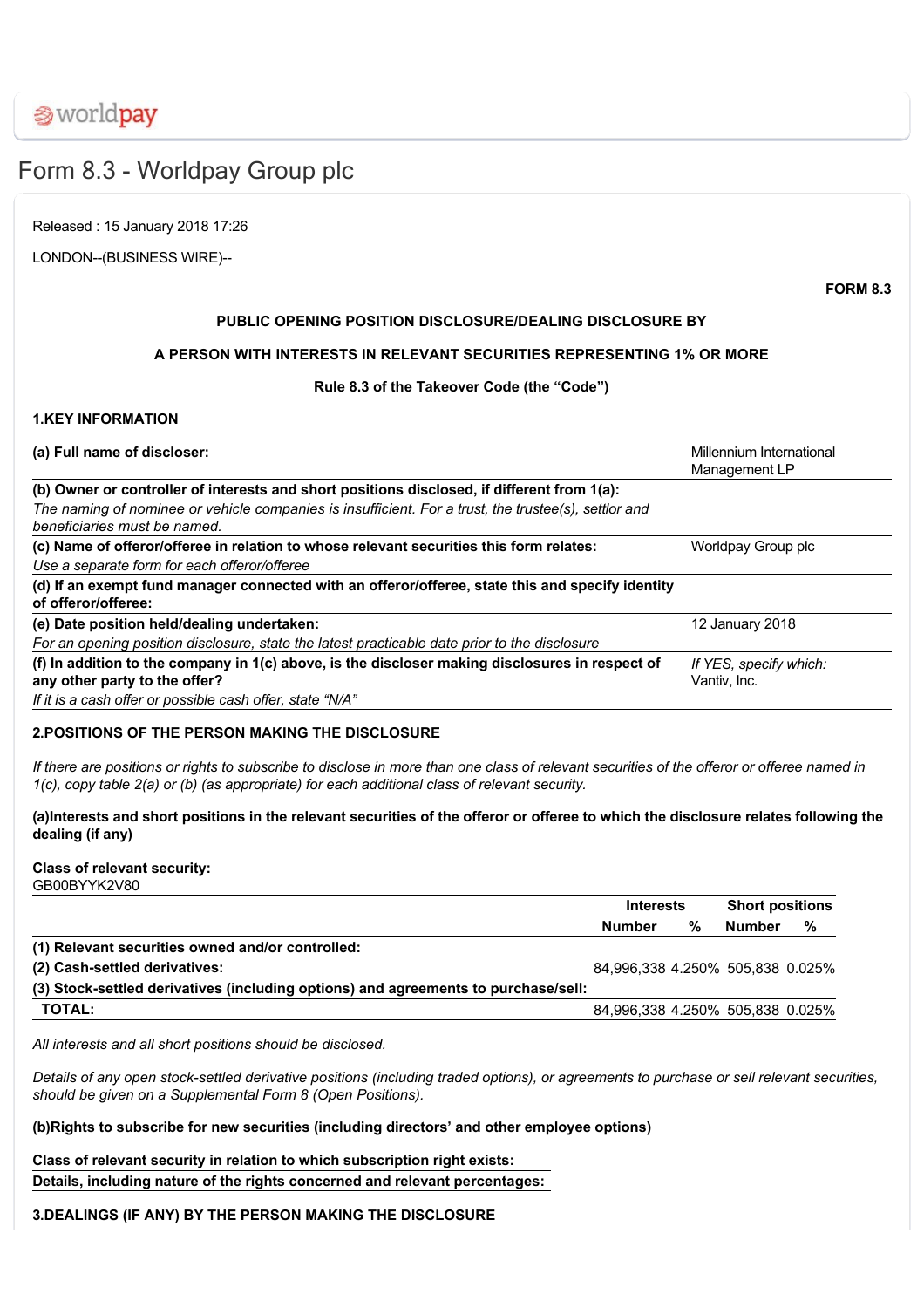*Where there have been dealings in more than one class of relevant securities of the offeror or offeree named in 1(c), copy table 3(a), (b), (c) or (d) (as appropriate) for each additional class of relevant security dealt in.*

*The currency of all prices and other monetary amounts should be stated.*

#### **(a)Purchases and sales**

### **Class of relevant security Purchase/sale Number of securities Price per unit**

### **(b)Cash-settled derivative transactions**

| <b>Class of relevant</b><br>security | <b>Nature of dealing</b><br><b>Product</b><br>description<br>e.g. opening/closing a long/short position, |                                                      | Number of reference<br>securities | <b>Price per</b><br>unit |
|--------------------------------------|----------------------------------------------------------------------------------------------------------|------------------------------------------------------|-----------------------------------|--------------------------|
|                                      | e.g. CFD                                                                                                 | increasing/reducing a long/short position            |                                   |                          |
| GB00BYYK2V80                         | <b>CFD</b>                                                                                               | Increasing a short position                          | 1,884                             | 4.35 GBP                 |
| GB00BYYK2V80                         | <b>CFD</b>                                                                                               | Opening a short position                             | 151                               | 4.30 GBP                 |
| GB00BYYK2V80                         | <b>CFD</b>                                                                                               | Increasing a long position                           | 6,884,783                         | 4.35 GBP                 |
| GB00BYYK2V80                         | <b>CFD</b>                                                                                               | Reducing a short position                            | 546,424                           | 4.30 GBP                 |
| GB00BYYK2V80                         | <b>CFD</b>                                                                                               | Increasing a long position                           | 6,884,783                         | 4.35 GBP                 |
| GB00BYYK2V80                         | <b>CFD</b>                                                                                               | Closing a short position                             | 453,576                           | 4.31 GBP                 |
| GB00BYYK2V80                         | <b>CFD</b>                                                                                               | Opening a long position                              | 20,654,349                        | 4.35 GBP                 |
| GB00BYYK2V80                         | <b>CFD</b>                                                                                               | Increasing a long position                           | 19,411                            | 4.33 GBP                 |
| GB00BYYK2V80                         | CFD                                                                                                      | Reducing a long position                             | 978,642                           | 4.34 GBP                 |
| GB00BYYK2V80                         | <b>CFD</b>                                                                                               | Reducing a long position                             | 2.558                             | 4.34 GBP                 |
| GB00BYYK2V80                         | CFD                                                                                                      | Increasing a long position                           | 13,776,500                        | 4.35 GBP                 |
| GB00BYYK2V80                         | <b>CFD</b>                                                                                               | Increasing a long position                           | 34,423,915                        | 4.35 GBP                 |
| GB00BYYK2V80                         | <b>CFD</b>                                                                                               | Increasing a long position                           | 1,042                             | 4.33 GBP                 |
| GB00BYYK2V80                         | <b>CFD</b>                                                                                               | Increasing a long position                           | 57,862                            | 4.31 GBP                 |
| GB00BYYK2V80                         | <b>CFD</b>                                                                                               | Increasing a long position                           | 4,956,102                         | 4.34 GBP                 |
| GB00BYYK2V80                         | <b>CFD</b>                                                                                               | Closing a short position and opening a long position | 911,301                           | 4.32 GBP                 |

### **(c)Stocksettled derivative transactions (including options)**

### **(i)Writing, selling, purchasing or varying**

| <b>Class of</b> | <b>Product</b>   | Writing,             | <b>Number of securities</b> | <b>Exercise</b> | Type                       | Expirv | <b>Option money</b> |
|-----------------|------------------|----------------------|-----------------------------|-----------------|----------------------------|--------|---------------------|
| relevant        | description e.g. | purchasing, selling, | to which option             | price per       | e.a.                       | date   | paid/received       |
| security        | call option      | varying etc.         | relates                     | unit            | American.<br>European etc. |        | per unit            |

### **(ii)Exercise**

Class of relevant security Product description Exercising/ exercised against Number of securities Exercise price per unit *e.g. call option*

### **(d)Other dealings (including subscribing for new securities)**

| <b>Class of relevant security</b> | Nature of dealing             | Details Price per unit (if applicable) |
|-----------------------------------|-------------------------------|----------------------------------------|
|                                   | e.g. subscription, conversion |                                        |

### **4.OTHER INFORMATION**

**(a)Indemnity and other dealing arrangements**

**Details of any indemnity or option arrangement, or any agreement or understanding, formal or informal, relating to relevant securities which may be an inducement to deal or refrain from dealing entered into by the person making the disclosure and any party to the offer or any person acting in concert with a party to the offer:**

*Irrevocable commitments and letters of intent should not be included. If there are no such agreements, arrangements or understandings, state "none"*

NONE

**(b)Agreements, arrangements or understandings relating to options or derivatives**

**Details of any agreement, arrangement or understanding, formal or informal, between the person making the disclosure and**